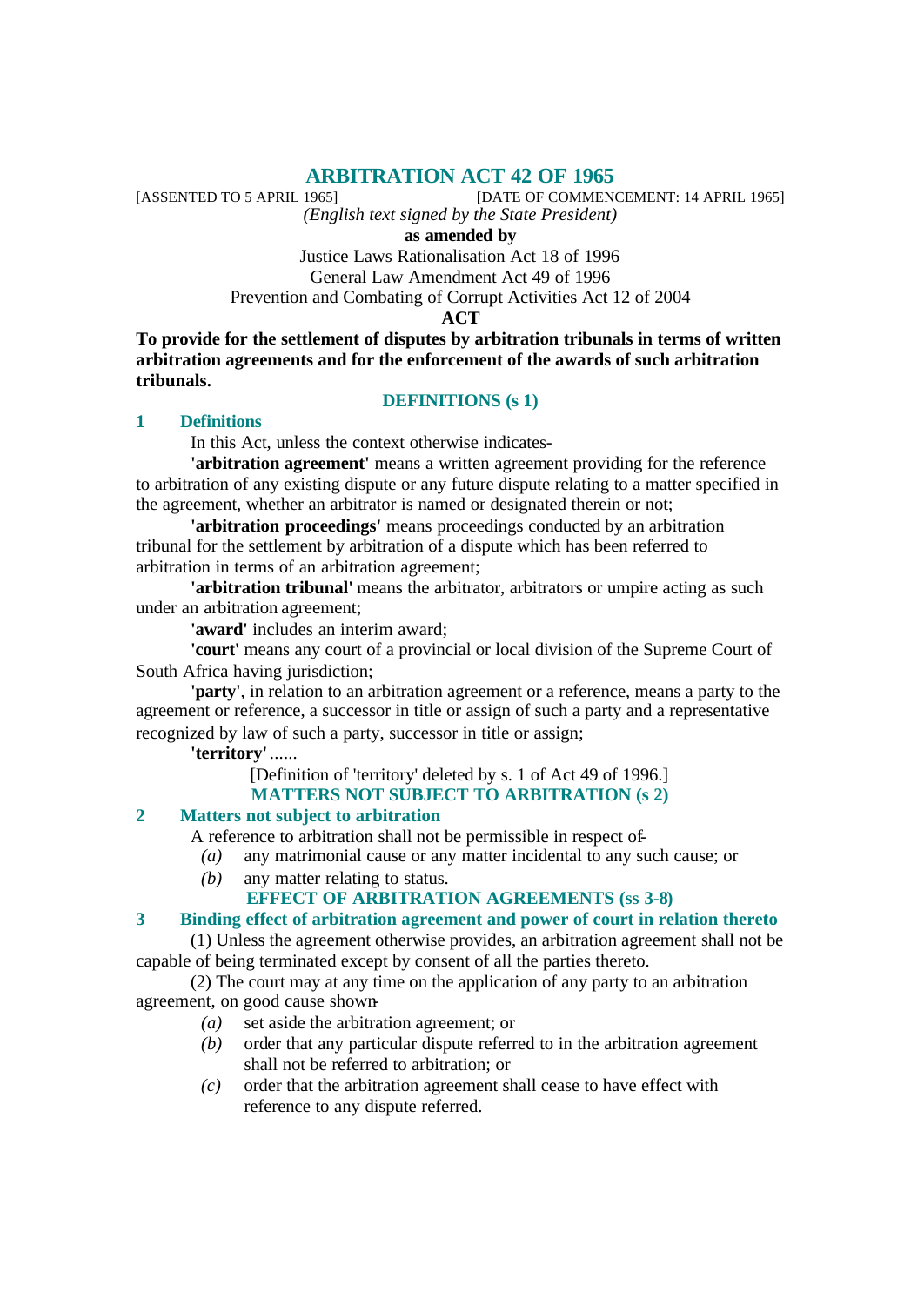#### **4 Death or removal from office of party to an arbitration agreement**

(1) Unless the agreement otherwise provides, an arbitration agreement or any appointment of an arbitrator or umpire thereunder shall not be terminated by the death of any party thereto.

(2) If any party to a reference under an arbitration agreement dies or vacates or is removed from his office after any dispute has been referred to arbitration, all steps and proceedings in connection with the reference shall be stayed, subject to any order that the court may make, until an executor or other proper representative has been appointed in the estate of the party who has died or, as the case may be, until an executor, administrator, curator, trustee, liquidator or judicial manager has, where necessary, been appointed in the place of an executor, administrator, curator, trustee, liquidator or judicial manager who in his capacity as such was a party to the reference and who has died or has vacated or has been removed from his office.

(3) For the purposes of subsection (2) a dispute shall be deemed to have been referred to arbitration if any party to the dispute has served on the other party or parties thereto a written notice requiring him or them to appoint or to agree to the appointment of an arbitrator or, where the arbitrator is named or designated in the arbitration agreement, requiring the dispute to be referred to the arbitrator so named or designated.

(4) Any period of time fixed by or under this Act which is interrupted by any stay resulting from the operation of subsection (2), shall be extended by a period equal to the period of such interruption.

(5) Nothing in this section contained shall affect the operation of any law or rule of law by virtue of which any right of action is extinguished by the death of any person. **5 Insolvency or winding -up of a party to an arbitration agreement**

(1) Unless the agreement otherwise provides, an arbitration agreement or any appointment of an arbitrator or umpire thereunder shall not be terminated by the sequestration of the estate of any party thereto, or, if such party be a corporate body, by the winding-up of the corporate body or the placing of the corporate body under judicial management.

(2) If the estate of any party to an arbitration agreement is sequestrated or if, in the case of a corporate body which is a party to such an agreement, a petition for the winding-up of the corporate body or for placing the corporate body under judicial management is presented or an order for winding-up the corporate body or for placing the corporate body under judicial management is made, the provisions of any law relating to the sequestration of insolvent estates or, as the case may be, any law relating to the winding-up or judicial management of the corporate body concerned, shall apply in the same manner as if a reference of a dispute to arbitration under the arbitration agreement were an action or proceeding or civil proceedings or legal proceedings or civil legal proceedings within the meaning of any such law.

(3) For the purposes of the application of the laws referred to in subsection (2)-

*(a)* a reference of a dispute to arbitration shall be deemed to be an action or proceeding or civil proceedings or legal proceedings or civil legal proceedings by or against any person or corporate body instituted or pending in any court of law having jurisdiction if any party to the dispute has served on the other party or parties thereto a written notice requiring him or them to appoint or to agree to the appointment of an arbitrator, or,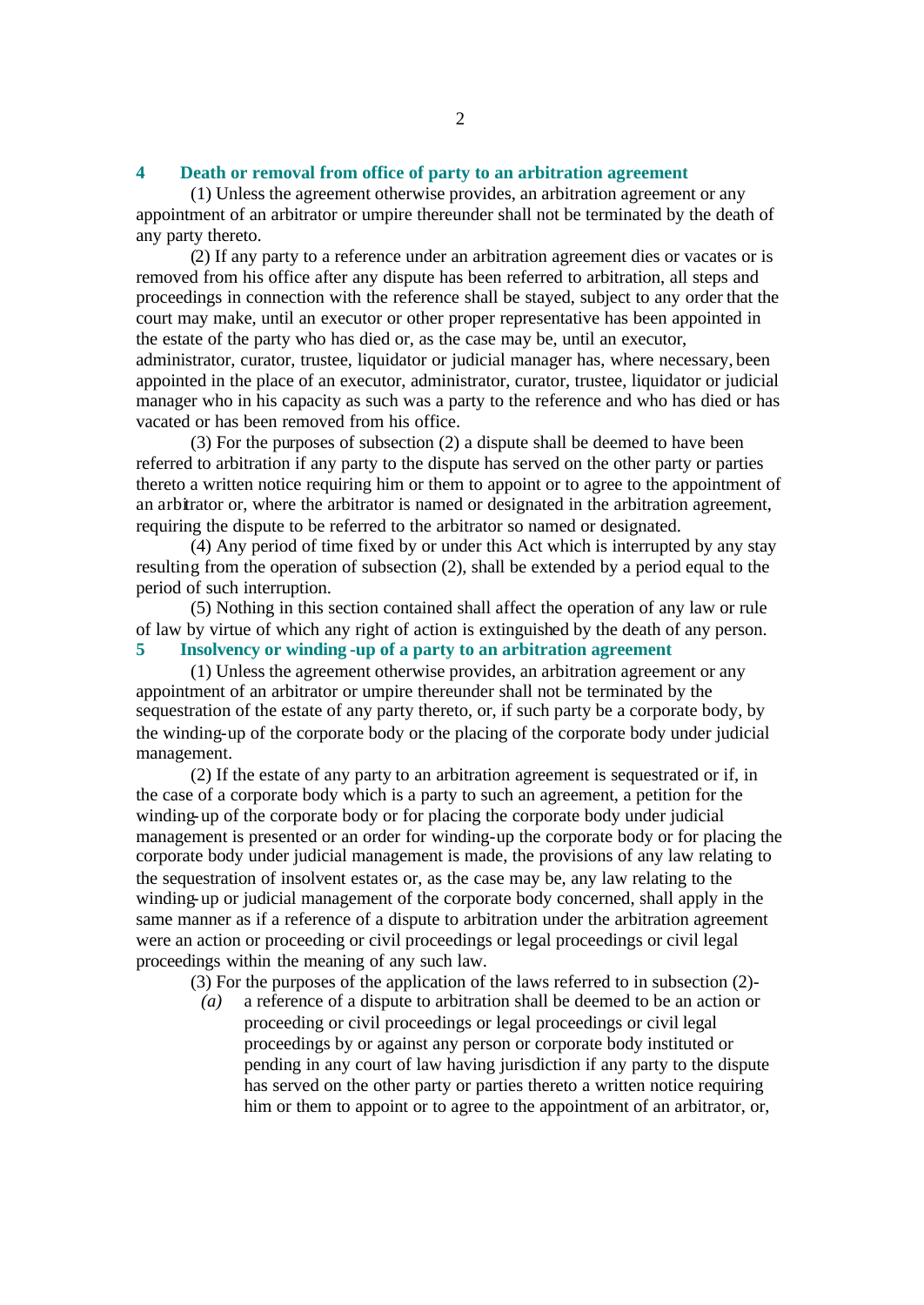where the arbitrator is named or designated in the arbitration agreement, requiring the dispute to be referred to the arbitrator so named or designated; and

*(b)* a reference of a dispute to arbitration shall be deemed to be an action or proceeding which is being or is about to be instituted against a corporate body, if any party to the dispute is taking steps to serve or is about to serve on the corporate body a written notice such as is referred to in paragr aph *(a)*.

(4) Any period of time fixed by or under this Act which is interrupted by any stay, suspension or restraint resulting from the application of any law referred to in subsection (2), shall be extended by a period equal to the period of such interruption.

# **6 Stay of legal proceedings where there is an arbitration agreement**

(1) If any party to an arbitration agreement commences any legal proceedings in any court (including any inferior court) against any other party to the agreement in respect of any matter agreed to be referred to arbitration, any party to such legal proceedings may at any time after entering appearance but before delivering any pleadings or taking any other steps in the proceedings, apply to that court for a stay of such proceedings.

(2) If on any such application the court is satisfied that there is no sufficient reason why the dispute should not be referred to arbitration in accordance with the agreement, the court may make an order staying such proceedings subject to such terms and conditions as it may consider just.

## **7 Powe r of court to order that dispute be determined by interpleader proceedings or that interpleader issues be determined by arbitration**

(1) The court may order that the dispute between parties to an arbitration agreement be determined by way of interpleader proceedings for the relief of any person desiring so to interplead.

(2) Where in any interpleader proceedings it is proved that the claims in question are matters to which an arbitration agreement, to which the claimants are parties, relates, the court may order that the issues between the claimants be determined in accordance with the arbitration agreement.

# **8 Power of court to extend time fixed in arbitration agreement for commencing arbitration proceedings**

Where an arbitration agreement to refer future disputes to arbitration provides that any claim to which the agreement applies shall be barred unless some step to commence arbitration proceedings is taken within a time fixed by the agreement, and a dispute arises to which the agreement applies, the court, if it is of the opinion that in the circumstances of the case undue hardship would otherwise be caused, may extend the time for such period as it considers proper, whether the time so fixed has expired or not, on such terms and conditions as it may consider just but subject to the provisions of any law limiting the time for commencing arbitration proceedings.

## **ARBITRATORS AND UMPIRES (ss 9-13)**

# **9 Reference to a single arbitrator**

Unless a contrary intention is expressed in the arbitration agreement, the reference shall be to a single arbitrator.

#### **10 Power of parties to appoint arbitrators to fill vacancies**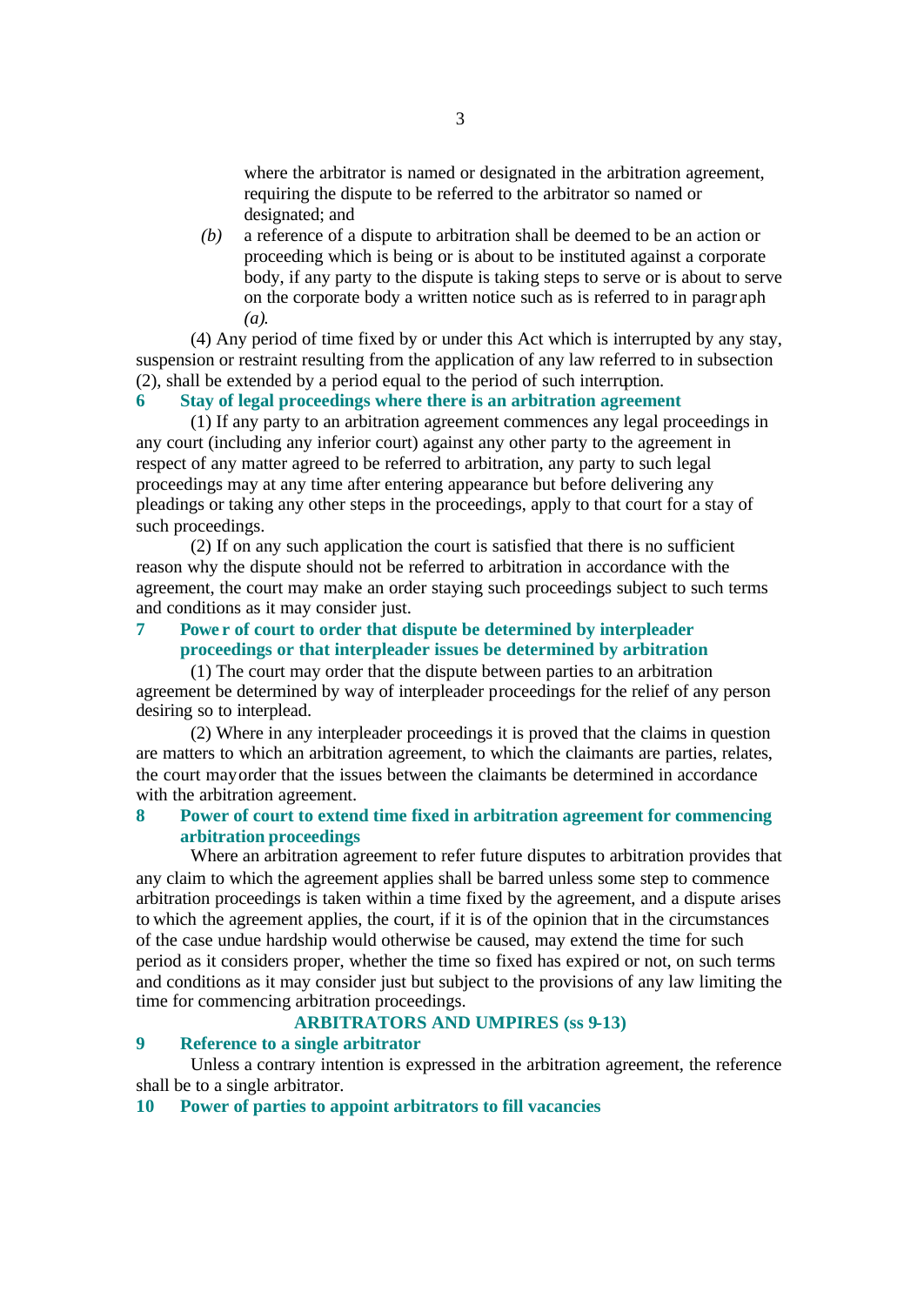(1) Where an appointed arbitrator refuses to act or is or becomes incapable of acting or dies or is removed from office or his appointment is terminated, or is set aside, and a contrary intention is not expressed in the arbitration agreement, the party or parties who appointed him may appoint another arbitrato r in his place.

(2) Where an arbitration agreement provides that the reference shall be to two or more arbitrators, one to be appointed by each party, and any party fails to appoint an arbitrator in terms of the agreement, or by way of substitution in the circumstances described in subsection (1), then, unless the arbitration agreement expresses a contrary intention, the other party, having appointed an arbitrator, or the other parties each having appointed an arbitrator, may serve the party in default with a written notice requiring him to appoint an arbitrator within seven days after receipt of the notice.

(3) If the party in default does not appoint an arbitrator within the period referred to in the notice served upon him in terms of subsection (2), the other party who has appointed an arbitrator or the other parties who have each appointed an arbitrator may appoint that arbitrator or those arbitrators, as the case may be, to act as sole arbitrator or arbitrators in the reference, and his or their award shall be binding on all parties as if he or they had been appointed by consent of all parties: Provided that the court may, on the application of the party in default, on good cause shown, set aside such appointment and grant the party in default an extension of time to appoint an arbitrator.

# **11 Power of parties or arbitrators to appoint umpire and to fill vacancy**

- (1) If an arbitration agreement provides for a reference-
	- *(a)* to an even number of arbitrators, then, unless a contrary intention is expressed therein, the arbitrators may at any time appoint an umpire; or
	- *(b)* to three arbitrators, of whom one is to be appointed by the other two, such agreement shall, unless a contrary intention is expressed therein, be construed as providing for the appointment of an umpire by the other two arbitrators immediately after they are themselves appointed.

(2) Where an appointed umpire refuses to act or is or becomes incapable of acting or dies or is removed from office or his appointment is terminated, or is set aside, and a contrary intention is not expressed in the arbitration agreement, the parties or arbitrators who appointed him may appoint another umpire in his place.

## **12 Power of court to appoint an arbitrator or umpire**

(1) Where-

- *(a)* in terms of an arbitration agreement or this Act the reference shall be to a single arbitrator and all the parties to the reference do not, after a dispute has arisen, agree in the appointment of an arbitrator; or
- *(b)* an arbitration agreement provides that the reference shall be to an even number of arbitrators and the parties to the reference or the arbitrators are at liberty to appoint an umpire and do not appoint him in any case where such appointment is necessary for the decision of the matters in dispute or the due conduct of the arbitration, or where the parties or such arbitrators are required to appoint an umpire and do not appoint him; or
- *(c)* where an arbitration agreement provides that the reference shall be to two or more arbitrators one to be appointed by each party, and any party fails to appoint an arbitrator in terms of the agreement or by way of substitution in the circumstances described in subsection (1) of section *ten*; or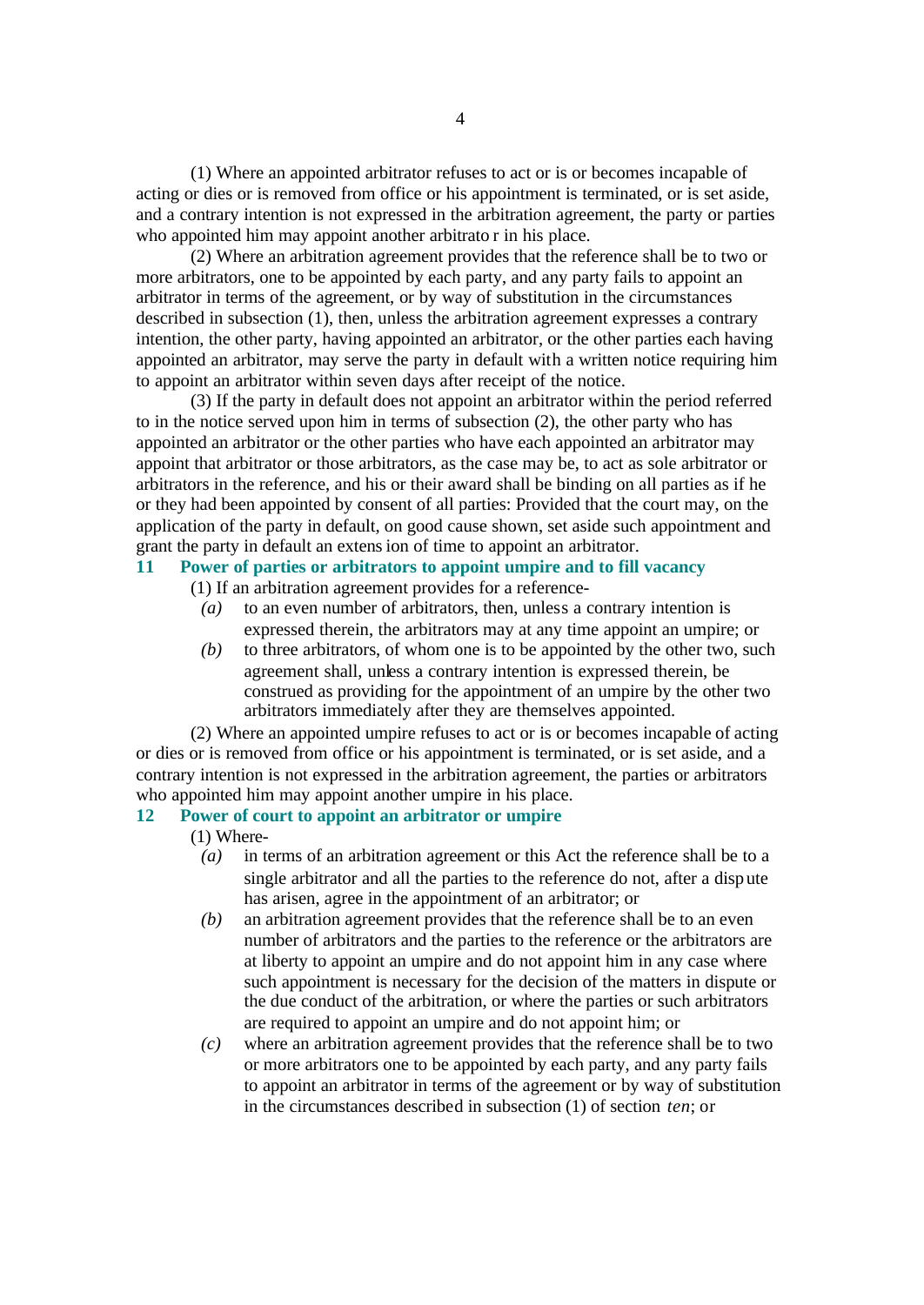- *(d)* an arbitration agreement provides that the reference shall be to three arbitrators one of whom is to be appointed (whether as arbitrator or as umpire) by the parties to the reference or by the other two arbitrators and such arbitrator or umpire has not been appointed; or
- *(e)* an appointed arbitrator or umpire refuses to act or is or becomes incapable of acting or dies, or is removed from office or his appointment is terminated or is set aside and the party or parties to the reference or arbitrators who made the appointment are at liberty to appoint another arbitrator or umpire to fill the vacancy and do not appoint him in any case where such appointment is necessary for the decision of the matters in dispute or the due conduct of the arbitration, or where the party or parties or arbitrators who made the appointment is or are required to appoint another arbitrator or umpire to fill such vacancy and does or do not appoint him; or
- *(f)* more than one arbitrator has to be appointed and the parties to the reference do not, after a dispute has arisen, agree in the appointment of arbitrators so far as the arbitration agreement may require such agreement,

any party to the reference may serve the other party or parties or the arbitrators, as the case may be, with a written notice requiring him or them to appoint or if agreement be necessary, to agree in the appointment of an arbitrator or arbitrators or umpire.

(2) If the appointment referred to in the notice served under subsection (1) is not made or agreed to, as the case may be, within seven days after the service of the notice, the party who gave the notice, may upon notice to the other party or parties or the arbitrators, as the case may be, apply to the court to make the necessary appointment, and thereupon the court may appoint an arbitrator or arbitrators or umpire.

(3) Where an arbitrator (not being a sole arbitrator) or two or more arbitrators (not being all the arbitrators) or an umpire who has or have not entered on the reference is or are removed by the court or his or their appointment or appointments is or are set aside by the court, and the arbitration agreement does not provide otherwise, the court may, on the application of any party to the reference, appoint an arbitrator or arbitrators or umpire to act in the place of the arbitrator, arbitrators or umpire so removed or whose appointment or appointments has or have been so set aside.

(4) Where a sole arbitrator or all the arbitrators or an umpire who has or have entered on the reference is or are removed by the court, or his or their appointment or appointments is or are set aside by the court and the arbitration agreement does not provide otherwise, the court may, on the application of any party to the reference, either-

- *(a)* appoint an arbitrator or arbitrators or an umpire to act in the place of the arbitrator, arbitrators or umpire so removed or whose appointment or appointments has or have been so set aside; or
- *(b)* appoint a sole arbitrator to act in the place of the sole arbitrator or all the arbitrators or umpire so removed or whose appointment or appointments has or have been so set aside; or
- *(c)* order that the arbitration agreement shall cease to have effect with respect to the dispute referred.

(5) An arbitrator or umpire appointed by the court shall have the like power to act in the reference and make an award as if he had been appointed in accordance with the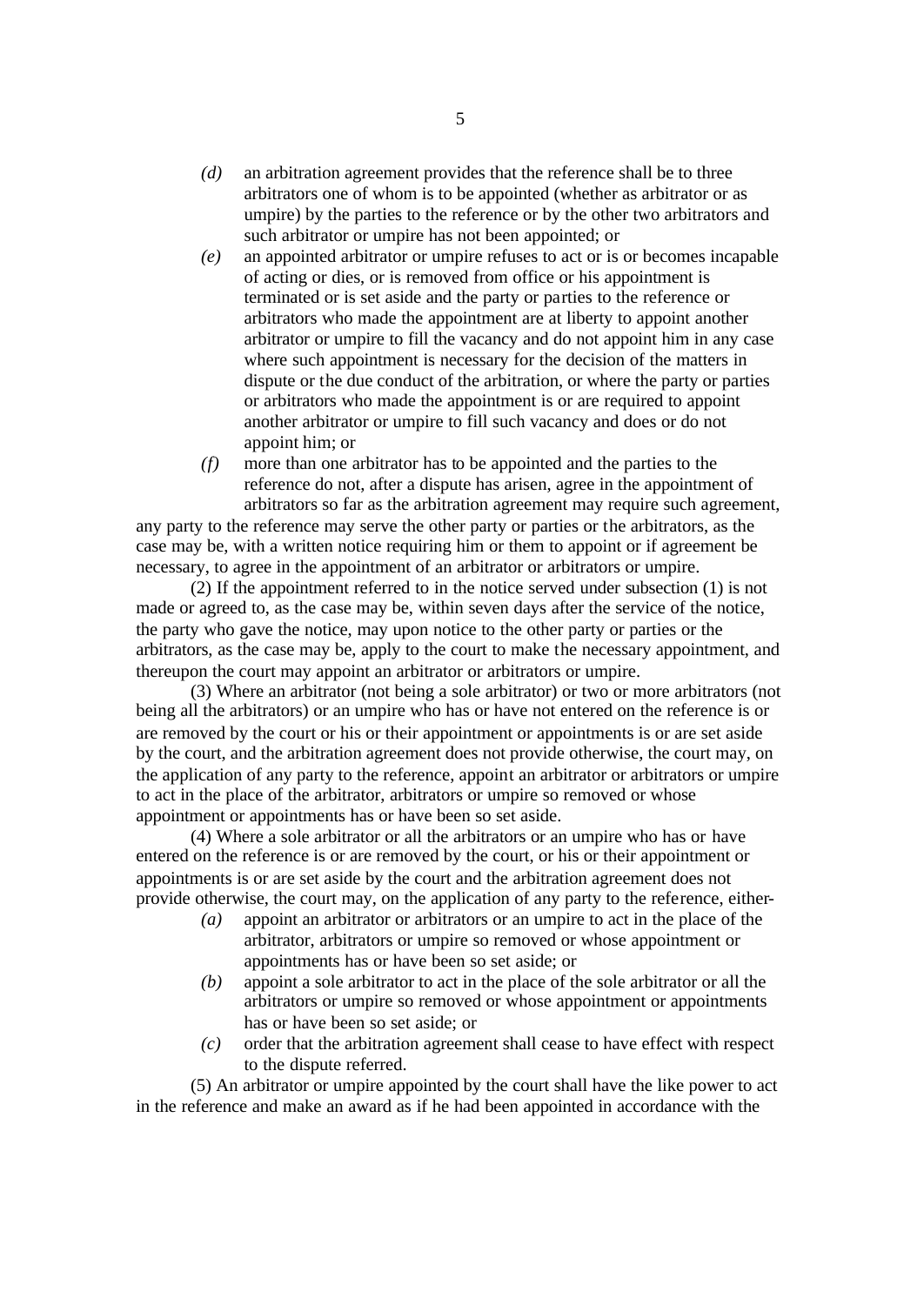terms of the arbitration agreement.

(6) An arbitrator or umpire appointed in the cir cumstances described in subsection (1) of section *ten* or subsection (2) of section *eleven* or subsection (2), (3) or (4) of this section or an arbitrator appointed after the court has granted an extension of time to do so in the circumstances described in subsection (3) of section *ten*, may avail himself of the evidence recorded in the arbitration proceedings before his appointment and may, if he think fit, recall for further examination any person who has given such evidence.

# **13 Termination or setting aside of appointment of arbitrator or umpire**

(1) Subject to the provisions of subsection (2), the appointment of an arbitrator or umpire, unless a contrary intention is expressed in the arbitration agreement, shall not be capable of being terminated except by consent of all the parties to the reference.

(2) *(a)* The court may at any time on the application of any party to the reference, on good cause shown, set aside the appointment of an arbitrator or umpire or remove him from office.

*(b)* For the purposes of this subsection, the expression 'good cause', includes failure on the part of the arbitrator or umpire to use all reasonable dispatch in entering on and proceeding with the reference and making an award or, in a case where two arbitrators are unable to agree, in giving notice of that fact to the parties or to the umpire.

(3) Where the appointment of an arbitrator or umpire is so set aside, or where an arbitrator or umpire is so removed from office, the court may, apart from any order for costs which may be awarded against such arbitrator or umpire personally, order that such arbitrator or umpire shall not be entitled to any remuneration for his services.

**PROVISIONS AS TO ARBITRATION PROCEEDINGS (ss 14-22) 14 Powers of arbitration tribunal and manner of arriving at decisions where the arbitration tribunal consists of two or more arbitrators**

(1) An arbitration tribunal may-

- *(a)* on the application of any party to a reference, unless the arbitration agreement otherwise provides-
	- (i) require any party to the reference, subject to any legal objection, to make discovery of documents by way of affidavit or by answering interrogatories on oath and to produce such documents for inspection;
	- (ii) require the parties to the reference to deliver pleadings or statements of claim and defence or require any party to give particulars of his claim or counterclaim, and allow any party to amend his pleadings or statements of claim or defence;
	- (iii) require any party to the reference to allow inspection of any goods or property involved in the reference, which is in his possession or under his control; and
	- (iv) appoint a commissioner to take the evidence of any person in the Republic or abroad and to forward such evidence to the tribunal in the same way as if he were a commissioner appointed by the court; [Sub-para. (iv) amended by s. 1 of Act 49 of 1996.]
- *(b)* unless the arbitration agreement otherwise provides-
	- (i) from time to time determine the time when and the place where the arbitration proceedings shall be held or be proceeded with;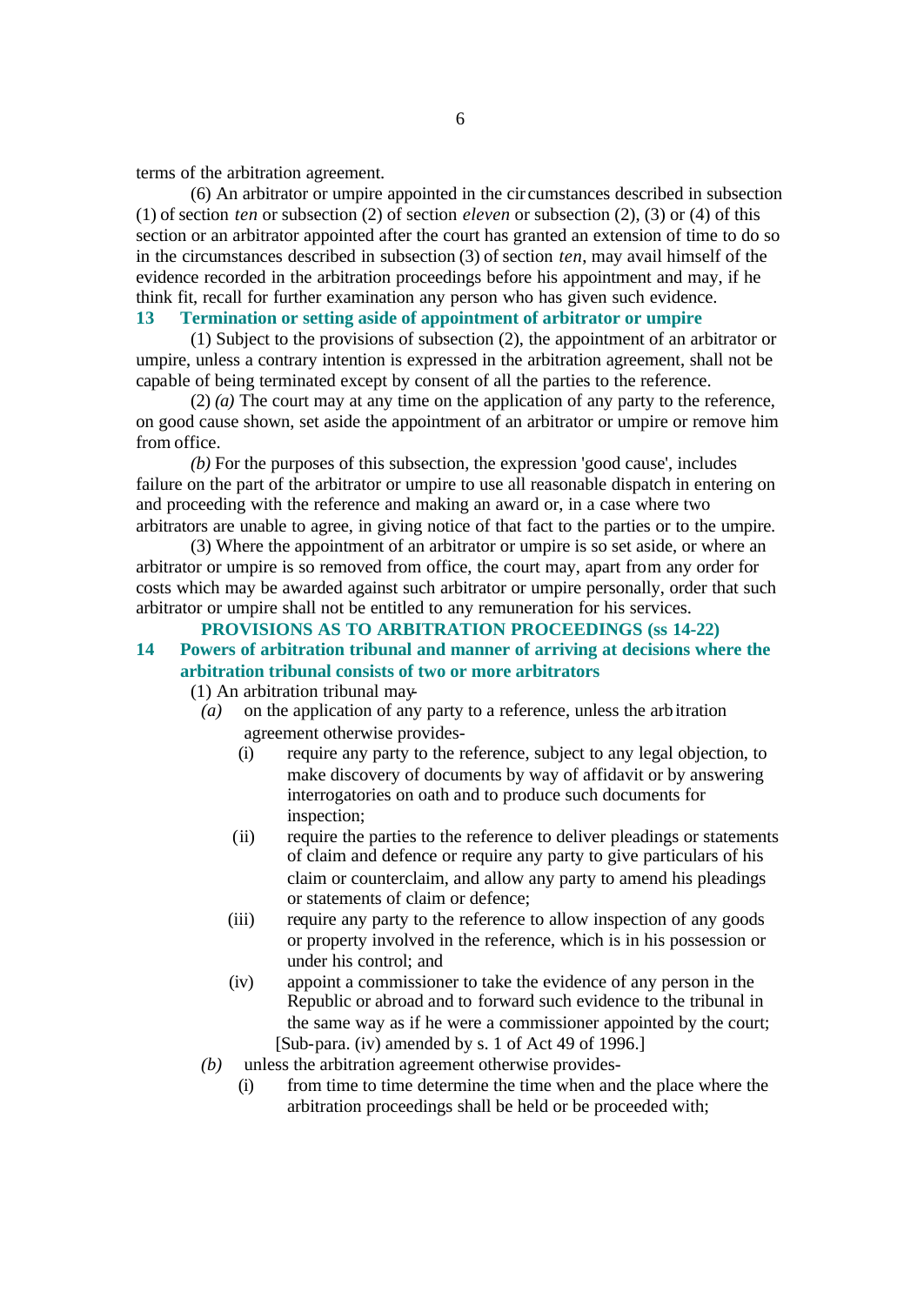- (ii) administer oaths to, or take the affirmations of, the parties and witnesses appearing to give evidence;
- (iii) subject to any legal objection, examine the parties appearing to give evidence in relation to the matters in dispute and require them to produce before the tribunal all books, documents or things within their possession or power which may be required or called for and the production of which could be compelled on the trial of an action;
- (iv) subject to any legal objection, examine any person who has been summoned to give evidence and require the production of any book, document or thing which such person has been summoned to produce;
- (v) with the consent of the parties or on an order of court, receive evidence given by affidavit; and
- (vi) inspect any goods or property involved in the reference.

(2) Where an arbitration tribunal consists of two or more arbitrators, any oath or affirmation may be administered by any member of the tribunal designated by it for the purpose.

(3) Where an arbitration tribunal consists of two arbitrators, their unanimous decision, and where it consists of more than two arbitrators, the decision of the majority of the arbitrators, shall be the decision of the arbitration tribunal.

(4) Where the arbitrators, or a majority of them, do not agree in their award, their decision shall not be taken to be either the least amount or least right of relief awarded by them, or the average of what has been awarded by them, but the matter shall thereupon become referable to the umpire, unless the arbitration agreement otherwise provides.

# **15 Notice of proceedings to parties**

(1) An arbitration tribunal shall give to every party to the reference, written notice of the time when and place where the arbitration proceedings will be held, and every such party shall be entitled to be present personally or by representative and to be heard at such proceedings.

(2) If any party to the reference at any time fails, after having received reasonable notice of the time when and place where the arbitration proceedings will be held, to attend such proceedings without having shown previously to the arbitration tribunal good and sufficient cause for such failure, the arbitration tribunal may proceed in the absence of such party.

## **16 Summoning of witnesses**

(1) The issue of a summons to compel any person to attend before an arbitration tribunal to give evidence and to produce books, documents or things to an arbitration tribunal, may be procured by any party to a reference in the same manner and subject to the same conditions as if the reference were a civil action pending in the court having jurisdiction in the area in which the arbitration proceedings are being or are about to be held: Provided that-

- *(a)* no person shall be compelled by such a summons to produce any book, document or thing the production of which would not be compellable on trial of an action; and
- *(b)* the clerk of the magistrate's court having jurisdiction in the said area, may issue such summons upon payment of the same fees as are chargeable for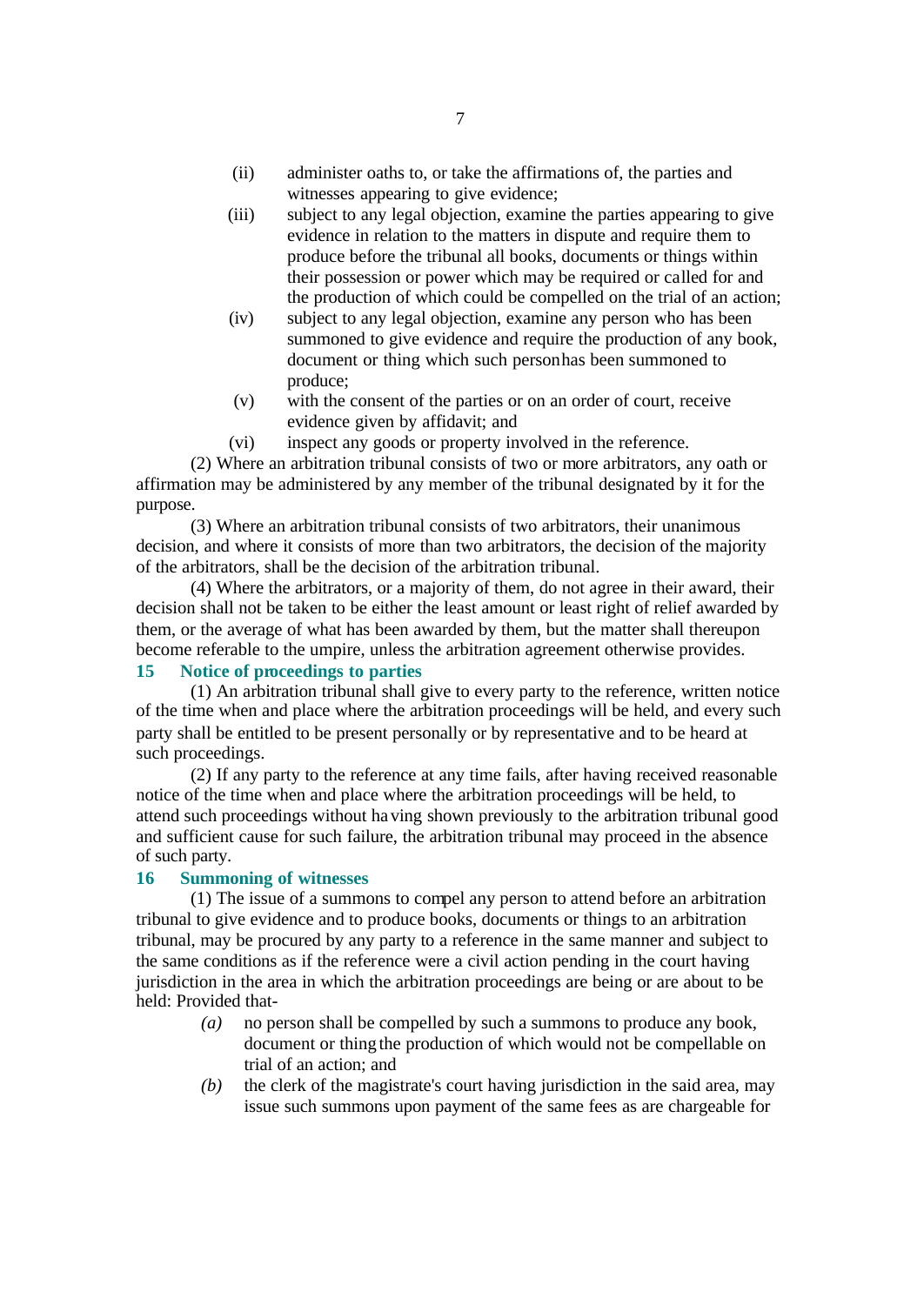the issue of a subpoena in a civil case pending in the magistrate's court. (2) Any summons issued out of any court in terms of subsection (1) shall be

served in the same manner as a subpoena issued out of that court in a civil action pending in that court.

(3) The provisions of subsections (3) and (4) of section *eighty-seven* of the Correctional Services Act, 1959 (Act 8 of 1959), relating to the service of a subpoena upon any prisoner to give evidence in civil proceedings in any court, shall *mutatis mutandis* apply with reference to the service of a summons upon any prisoner required to give evidence before an arbitration tribunal as if the proceedings before such tribunal were civil proceedings pending in a court.

[Sub-s. (3) amended by s. 4 of Act 18 of 1996.]

(4) On the application of any party to a reference, the court may order the process of the court to issue to compel the attendance of a witness before the arbitration tribunal or may order any prisoner to be brought before such arbitration tribunal for examination.

# **17 Recording of evidence**

If not recorded by the arbitration tribunal itself, the oral evidence of witnesses shall be recorded in such manner and to such extent as the parties to the reference may agree or, failing such agreement, as the arbitration tribunal may from time to time direct after consultation with the parties.

## **18 Reference of particular points to umpire**

Where the arbitrators or a majority of them are unable to agree as to any matter of procedure, or any interlocutory question, they may refer that matter or question forthwith to the umpire for decision.

# **19 Powers of umpire**

Unless the arbitration agreement otherwise provides-

- *(a)* the umpire may sit together with the arbitrators and hear the evidence given from time to time and may then and there decide any matter of procedure or any interlocutory question upon which the arbitrators disagree and which is referred by them to him for decision;
- *(b)* an umpire shall not be entitled to any remuneration from the parties in respect of his attendance at any arbitration proceedings conducted by the arbitrators unless the parties have requested him so to attend or unless he is called upon to decide any matter of procedure or any interlocutory question at the request of the arbitrators or is required to enter on the reference and to give an award;
- *(c)* if the arbitrators have by notice in writing advised the parties to the reference, or the umpire, that they are unable to agree, or if the arbitrators have allowed the time or extended time for making their award to expire without making an award, and the parties have not advised the umpire that they intend to grant an extension or further extension of the said period or to apply to the court therefor, the umpire shall forthwith enter on the reference in lieu of the arbitrators;
- *(d)* an umpire who enters on a reference as provided in paragraph *(c)*, shall have the same powers as if he had been appointed as sole arbitrator, and may for that purpose unless he is required by the parties to hear the evidence of the parties and their witnesses, or, whenever he is called upon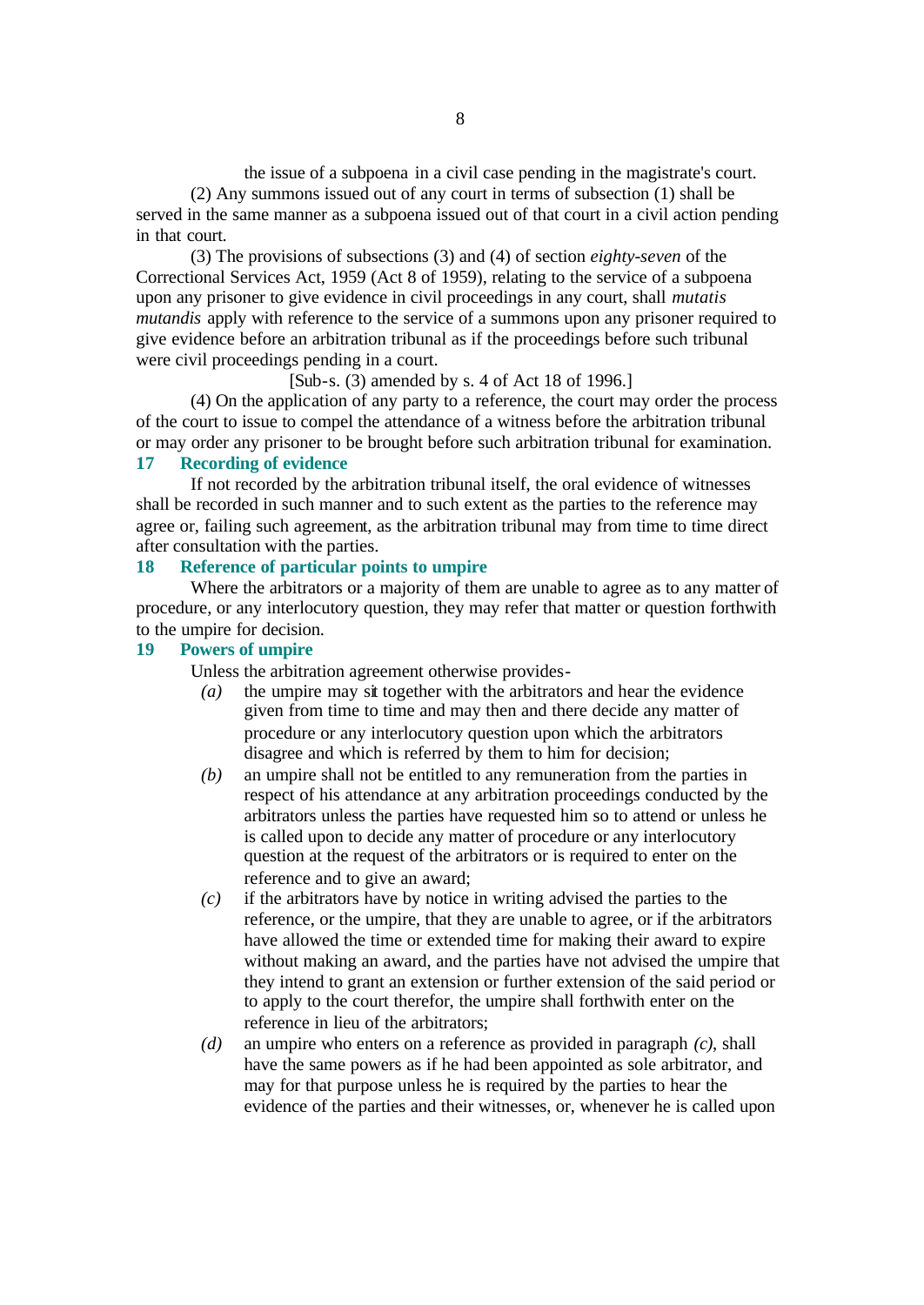by the arbitrators to decide any matter of procedure or any interlocutory question, act upon the evidence recorded in the proceedings before the arbitrators, and may, if he thinks fit, recall for further examination any person who has given such evidence.

# **20 Statement of case for opinion of court or counsel during arbitration proceedings**

(1) An arbitration tribunal may, on the application of any party to the reference and shall, if the court, on the application of any such party, so directs, or if the parties to the reference so agree, at any stage before making a final award state any question of law arising in the course of the reference in the form of a special case for the opinion of the court or for the opinion of counsel.

(2) An opinion referred to in subsection (1) shall be final and not subject to appeal and shall be binding on the arbitration tribunal and on the parties to the reference.

#### **21 General powers of the court**

(1) For the purposes of and in relation to a reference under an arbitration agreement, the court shall have the same power of making orders in respect of-

- *(a)* security for costs;
- *(b)* discovery of documents and interrogatories;
- *(c)* the examination of any witness before a commissioner in the Republic or abroad and the issue of a commission or a request for such examination; [Para. *(c)* amended by s. 1 of Act 49 of 1996.]
- *(d)* the giving of evidence by affidavit;
- *(e)* the inspection or the interim custody or the preservation or the sale of goods or property;
- *(f)* an interim interdict or similar relief;
- $(g)$  securing the amount in dispute in the reference;
- *(h)* substituted service of notices required by this Act or of summonses; and
- *(i)* the appointment of a receiver,

as it has for the purposes of and in relation to any action or matter in that court.

(2) The provisions of subsection (1) shall not be construed so as to derogate from any power which may be vested in an arbitration tribunal of making orders with reference to any of the matters referred to in the said subsection.

(3) Notwithstanding anything to the contrary in the arbitration agreement, the court may at any time, on the application of any party to the reference, order that the umpire shall enter upon the reference in lieu of the arbitrators in all respects as if he were a sole arbitrator.

# **22 Offences**

(1) Any person who-

- *(a)* without good cause, fails to appear in answer to a summons to give evidence before an arbitration tribunal; or
- *(b)* having so appeared, fails to remain in attendance until excused from further attendance by the arbitration tribunal; or
- *(c)* upon being required by an arbitration tribunal to be sworn or to affirm as a witness, refuses to do so; or
- *(d)* refuses to answer fully and to the best of his knowledge and belief any question lawfully put to him during any arbitration proceedings; or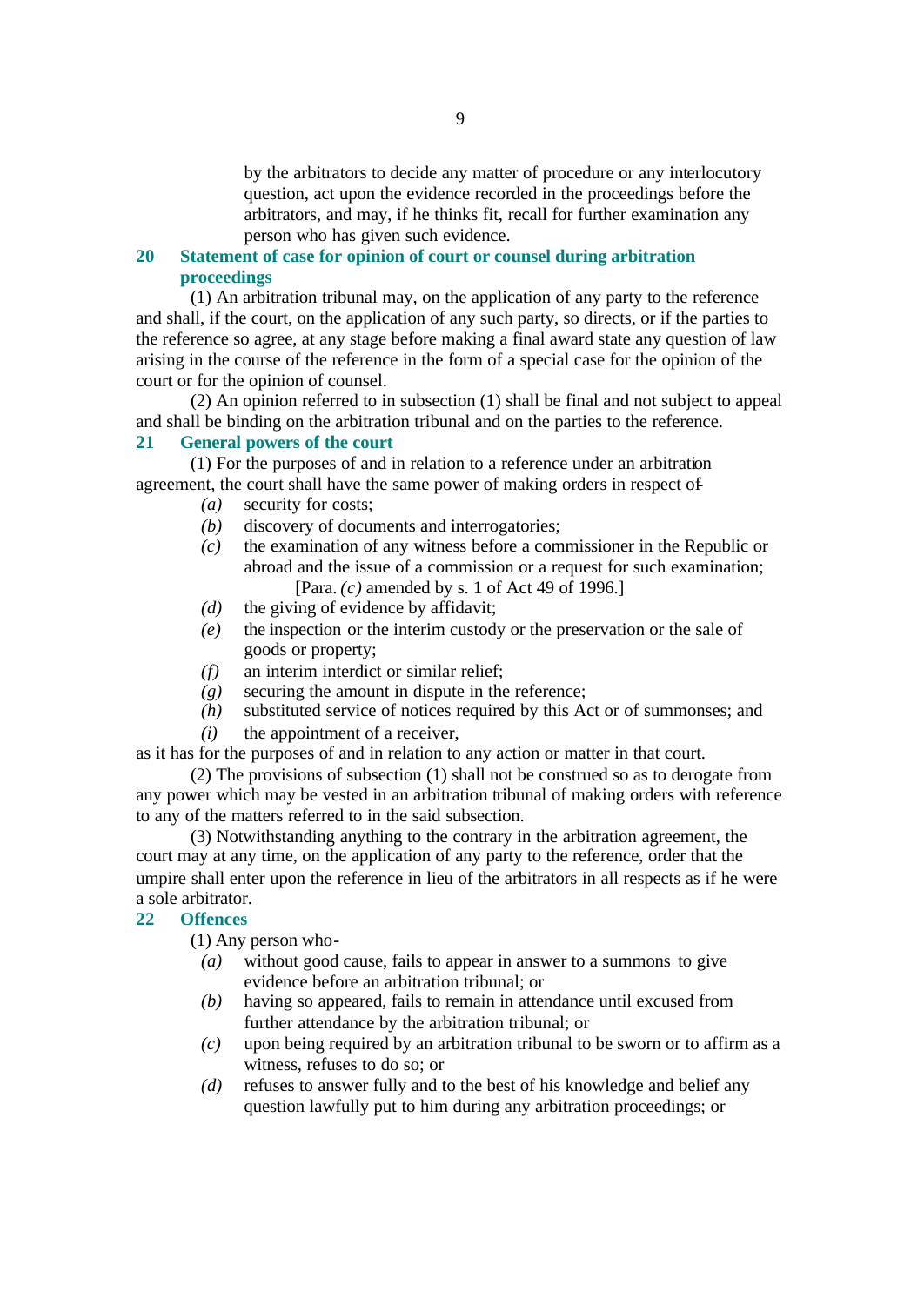- *(e)* without good cause, fails to produce before an arbitration tribunal any book, document or thing specified in a summons requiring him so to produce it; or
- *(f)* while arbitration proceedings are in progress, wilfully insults any arbitrator or umpire conducting such proceedings, or wilfully interrupts such proceedings or otherwise misbehaves himself in the place where such proceedings are being conducted,

shall be guilty of an offence and liable on conviction to a fine not exceeding one hundred rand or to imprisonment for a period not exceeding three months: Provided that in connection with the interrogation of any such person or the production of any such book, document or thing the law relating to privilege as applicable to a witness subpoenaed to give evidence or to produce any book, document or thing before a court of law shall apply.

(2) Any person who, having been sworn or having made an affirmation, knowingly gives false evidence before an arbitration tribunal, shall be guilty of an offence and liable on conviction to the penalties prescribed by law for perjury.

# **PROVISIONS AS TO AWARDS (ss 23-33)**

#### **23 Time for making award**

The arbitration tribunal shall, unless the arbitration agreement otherwise provides, make its award-

- *(a)* in the case of an award by an arbitrator or arbitrators, within four months after the date on which such arbitrator or arbitrators entered on the reference or the date on which such arbitrator was or such arbitrators were called on to act by notice in writing from any party to the reference, whichever date be the earlier date; and
- *(b)* in the case of an award by an umpire, within three months after the date on which such umpire entered on the reference or the date on which such umpire was called on to act by notice in writing from any party to the reference, whichever date be the earlier date,

or in either case on or before any later date to which the parties by any writing signed by them may from time to time extend the time for making the award: Provided that the court may, on good cause shown, from time to time extend the time for making any award, whether that time has expired or not.

## **24 Award to be in writing**

(1) The award shall be in writing and shall be signed by all the members of the arbitration tribunal.

(2) If a minority of the members of the arbitration tribunal refuse to sign the award, such refusal shall be mentioned in the award but shall not invalidate it.

#### **25 Publication of award**

(1) The award shall be delivered by the arbitration tribunal, the parties or their representatives being present or having been summoned to appear.

(2) The award shall be deemed to have been published to the parties on the date on which it was so delivered.

#### **26 Interim award**

Unless the arbitration agreement provides otherwise, an arbitration tribunal may make an interim award at any time within the period allowed for making an award.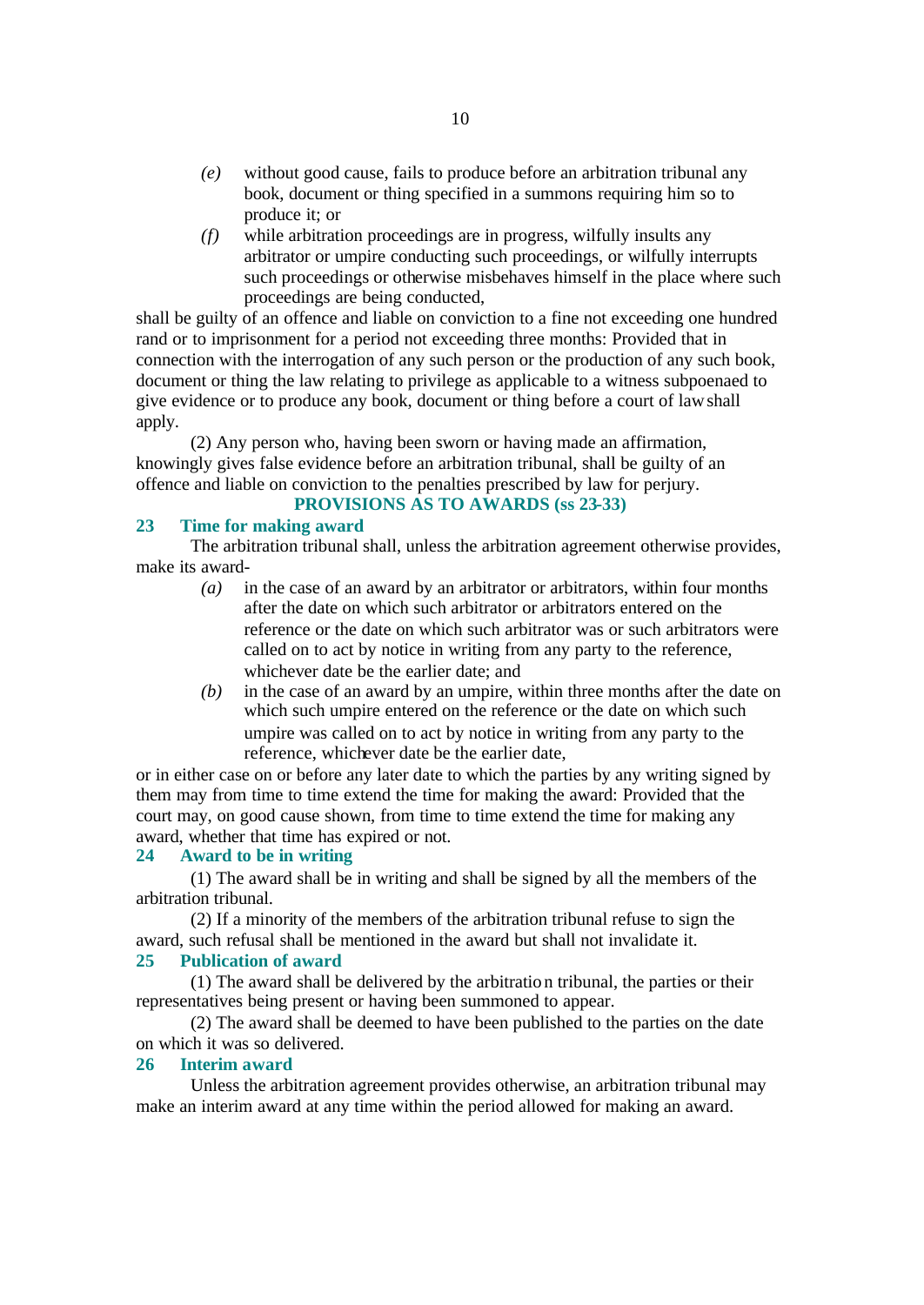#### **27 Specific performance**

Unless the arbitration agreement provides otherwise, an arbitration tribunal may order specific performance of any contract in any circumstances in which the court would have power to do so.

## **28 Award to be binding**

Unless the arbitration agreement provides otherwise, an award shall, subject to the provisions of this Act, be final and not subject to appeal and each party to the reference shall abide by and comply with the award in accordance with its terms.

### **29 Interest on amount awarded**

Where an award orders the payment of a sum of money, such sum shall, unless the award provides otherwise, carry interest as from the date of the award and at the same rate as a judgment debt.

## **30 Power of arbitration tribunal to correct errors in award**

An arbitration tribunal may correct in any award any clerical mistake or any patent error arising from any accidental slip or omission.

# **31 Award may be made an order of court**

(1) An award may, on the application to a court of competent jurisdiction by any party to the reference after due notice to the other party or parties, be made an order of court.

(2) The court to which applicatio n is so made, may, before making the award an order of court, correct in the award any clerical mistake or any patent error arising from any accidental slip or omission.

(3) An award which has been made an order of court may be enforced in the same manner as any judgment or order to the same effect.

# **32 Remittal of award**

(1) The parties to a reference may within six weeks after the publication of the award to them, by any writing signed by them remit any matter which was referred to arbitration, to the arbitration tribunal for reconsideration and for the making of a further award or a fresh award or for such other purpose as the parties may specify in the said writing.

(2) The court may, on the application of any party to the reference after due notice to the other party or parties made within six weeks after the publication of the award to the parties, on good cause shown, remit any matter which was referred to arbitration, to the arbitration tribunal for reconsideration and for the making of a further award or a fresh award or for such other purpose as the court may direct.

(3) When a matter is remitted under subsection (1) or (2) the arbitration tribunal shall, unless the writing signed by the parties or the order of remittal otherwise directs, dispose of such matter within three months after the date of the said writing or order.

(4) Where in any case referred to in subsection (1) or (2) the arbitrator has died after making his award, the award may be remitted to a new arbitrator appointed, in the case of a remittal under subsection (1), by the parties or, in the case of a remittal under subsection (2), by the court.

# **33 Setting aside of award**

(1) Where-

*(a)* any member of an arbitration tribunal has misconducted himself in relation to his duties as arbitrator or umpire; or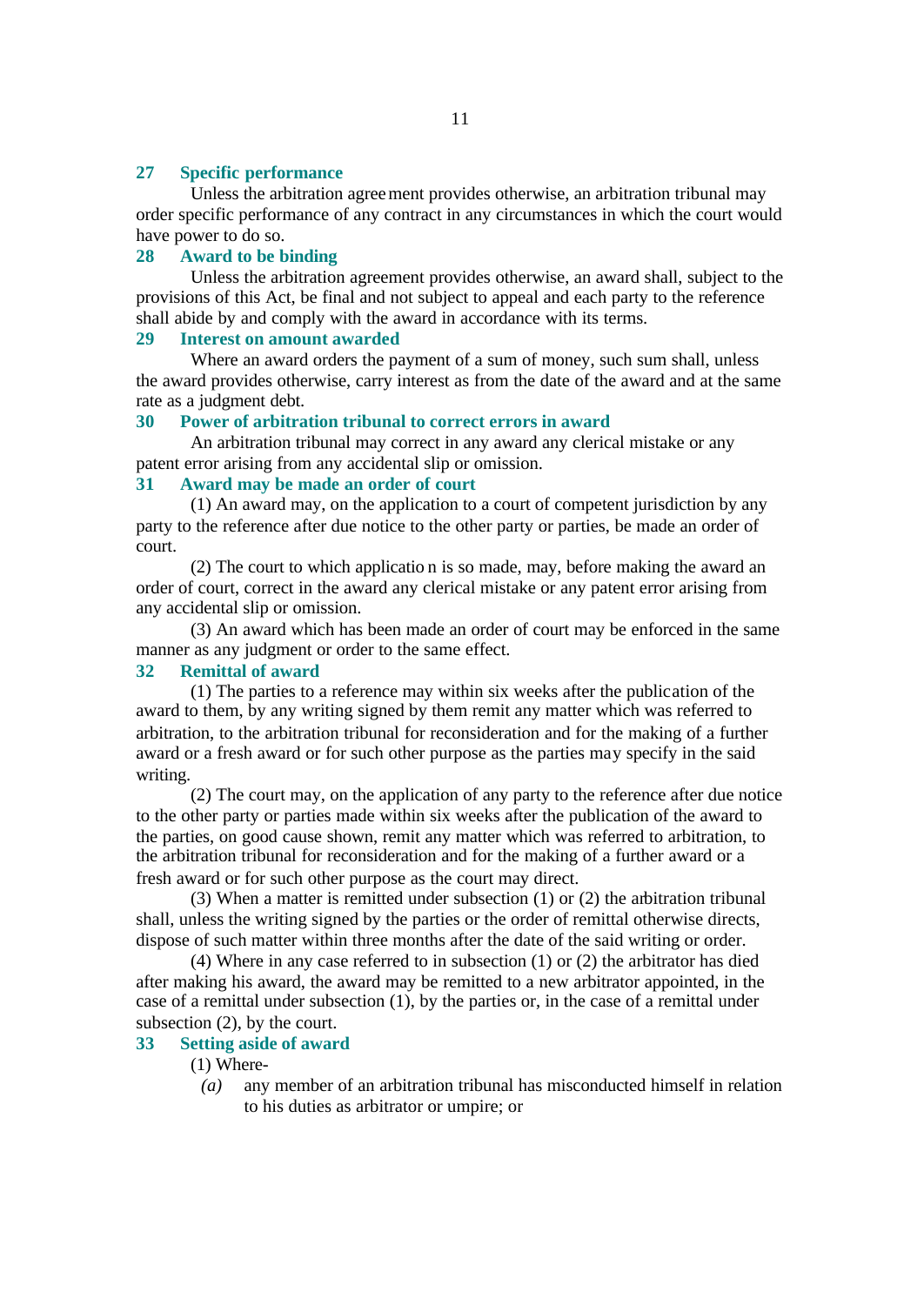- *(b)* an arbitration tribunal has committed any gross irregularity in the conduct of the arbitration proceedings or has exceeded its powers; or
- *(c)* an award has been improperly obtained,

the court may, on the application of any party to the reference after due notice to the other party or parties, make an order setting the award aside.

(2) An application pursuant to this section shall be made within six weeks after the publication of the award to the parties: Provided that when the setting aside of the award is requested on the grounds of the commission of an offence referred to in Part 1 to 4, or section 17, 20 or 21 (in so far as it relates to the aforementioned offences) of Chapter 2 of the Prevention and Combating of Corrupt Activities Act, 2004, such application shall be made within six weeks after the discovery of that offence and in any case not later than three years after the date on which the award was so published.

[Sub-s. (2) substituted by s. 36 (1) of Act 12 of 2004.]

(3) The court may, if it considers that the circumstances so require, stay enforcement of the award pending its decision.

(4) If the award is set aside the dispute shall, at the request of either party, be submitted to a new arbitration tribunal constituted in the manner directed by the court.

## **REMUNERATION OF ARBITRATORS AND UMPIRE AND COSTS (ss 34-36) 34 Remuneration of arbitrators and umpire**

(1) Where the fees of the arbitrator or arbitrators or umpire have not been fixed by an agreement between him or them and the parties to the reference, any party to the reference may, notwithstanding that such fees may already have been paid by the parties, or any of them, require such fees to be taxed, and thereupon such fees shall be taxed by the taxing master of the court.

(2) Any taxation of fees under this section may be reviewed by the court in the same manner as a taxation of costs.

(3) The arbitrator or arbitrators or umpire shall be entitled to appear and be heard at any taxation or review of taxation under this section.

(4) The arbitrator or arbitrators or an umpire may withhold his or their award pending payment of his or their fees and of any expenses incurred by him or them in connection with the arbitration with the consent of the parties, or pending the giving of security for the payment thereof.

## **35 Costs of arbitration proceedings**

(1) Unless the arbitration agreement otherwise provides, the award of costs in connection with the reference and award shall be in the discretion of the arbitration tribunal, which shall, if it awards costs, give directions as to the scale on which such costs are to be taxed and may direct to and by whom and in what manner such costs or any part thereof shall be paid and may tax or settle the amount of such costs or any part thereof, and may award costs as between attorney and client.

(2) If no provision is made in an award with regard to costs, or if no directions have been given therein as to the scale on which such costs shall be taxed, any party to the reference may within fourteen days of the publication of the award, make application to the arbitration tribunal for an order directing by and to whom such costs shall be paid or giving directions as to the scale on which such costs shall be taxed, and thereupon the arbitration tribunal shall, after hearing any party who may desire to be heard, amend the award by adding thereto such directions as it may think proper with regard to the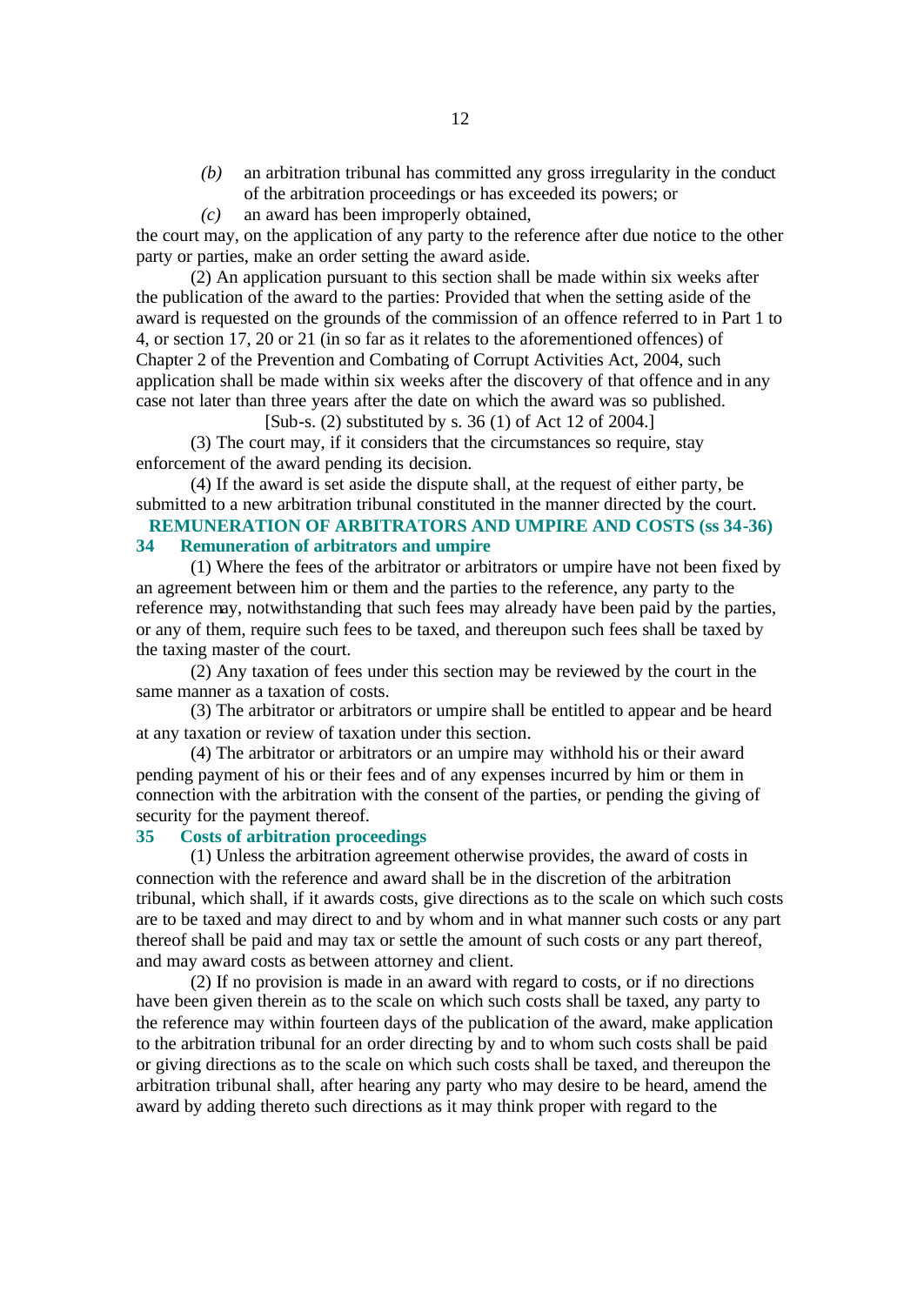payment of costs or the scale on which such costs shall be taxed.

(3) If the arbitration tribunal has no discretion as to costs or if the arbitration tribunal has such a discretion and has directed any party to pay costs but does not forthwith tax or settle such costs, or if the arbitrators or a majority of them cannot agree in their taxation, then, unless the agreement otherwise provides, the taxing master of the court may tax them.

(4) If an arbitration tribunal has directed any party to pay costs but has not taxed or settled such costs, then, unless the arbitration agreement provides otherwise, the court may, on making the award an order of court, order the costs to be taxed by the taxing master of the court and, if the arbitration tribunal has given no directions as to the scale on which such costs shall be taxed, fix the scale of such taxation.

(5)Any taxation of costs by the taxing master of the court may be reviewed by the court.

(6) Any provision contained in an arbitration agreement to refer future disputes to arbitration to the effect that any party or the parties thereto shall in any event pay his or their own costs or any part thereof, shall be void.

## **36 Costs of legal proceedings**

An order made or opinion given by the court under this Act may be made or given on such terms as to costs, including costs aga inst an arbitrator or umpire, as the court considers just.

# **MISCELLANEOUS PROVISIONS (ss 37-43)**

#### **37 Service of notices**

Unless the arbitration agreement provides otherwise, any notice required by any provision of this Act to be served on any person, may be served either-

- *(a)* by delivering it to the person on whom it is to be served; or
- *(b)* by leaving it at the usual or last known place of residence of that person in the Republic; or
	- [Para. *(b)* amended by s. 1 of Act 49 of 1996.]
- *(c)* by sending it by post to that person at his usual or last known place of residence in the Republic; or

[Para. *(c)* amended by s. 1 of Act 49 of 1996.]

*(d)* in any other manner authorized by the court.

#### **38 Extension of periods fixed by or under this Act**

The court may, on good cause shown, extend any period of time fixed by or under this Act, whether such period has expired or not.

#### **39 This Act binds the State**

This Act shall apply to any arbitration in terms of an arbitration agreement to which the State is a party, other than an arbitration in terms of an arbitration agreement between the State and the Government of a foreign country or any undertaking which is wholly owned and controlled by such a Government.

## **40 Application of this Act to arbitrations under special laws**

This Act shall apply to every arbitration under any law passed before or after the commencement of this Act, as if the arbitration were pursuant to an arbitration agreement and as if that other law were an arbitration agreement: Provided that if that other law is an Act of Parliament, this Act shall not apply to any such arbitration in so far as this Act is excluded by or is inconsistent with that other law or is inconsistent with the regulations or